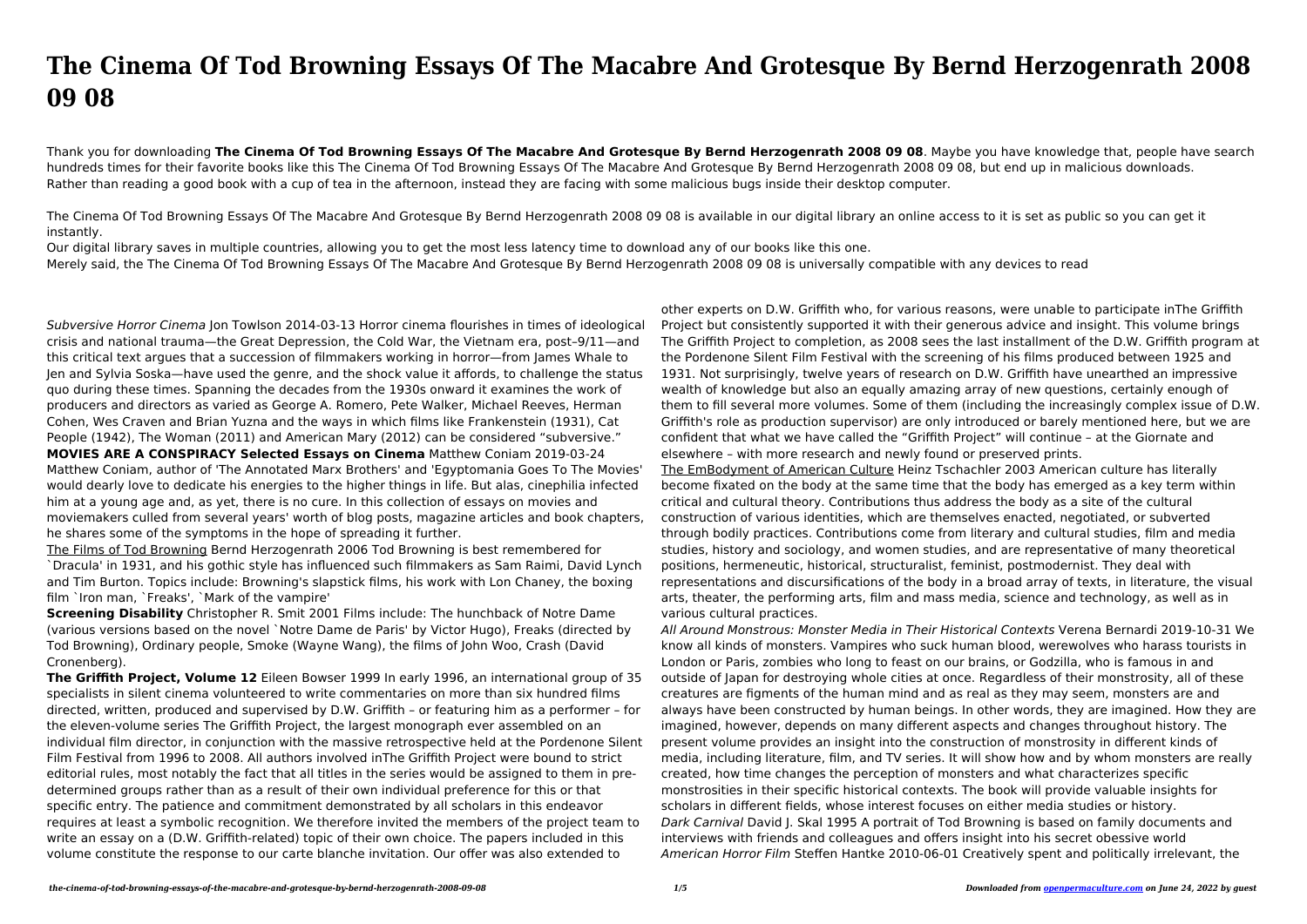American horror film is a mere ghost of its former self-or so goes the old saw from fans and scholars alike. Taking on this undeserved reputation, the contributors to this collection provide a comprehensive look at a decade of cinematic production, covering a wide variety of material from the last ten years with a clear critical eye. Individual essays profile the work of up-and-coming director Alexandre Aja and reassess William Malone's muchmaligned Feardotcom in the light of the torture debate at the end of President George W. Bush's administration. Other essays look at the economic, social, and formal aspects of the genre; the globalization of the U.S. film industry; the alleged escalation of cinematic violence; and the massive commercial popularity of the remake. Some essays examine specific subgenres-from the teenage horror flick to the serial killer film and the spiritual horror film-as well as the continuing relevance of classic directors such as George A. Romero, David Cronenberg, John Landis, and Stuart Gordon. Essays deliberate on the marketing of nostalgia and its concomitant aesthetic, and the curiously schizophrenic perspective of fans who happen to be scholars as well. Taken together, the contributors to this collection make a compelling case that American horror cinema is as vital, creative, and thought-provoking as it ever was.

**Fifty Key American Films** John White 2009-03-13 Fifty Key American Films explores and contextualises some of the most important films ever made in the United States. With case studies from the early years of cinema to the present day, this comprehensive Key Guide provides accessible analyses from a range of theoretical perspectives. This chronologically ordered volume includes coverage of: Citizen Kane Casablanca Psycho Taxi Driver Blade Runner Pulp Fiction Amongst a raft of well-known films, the work of some of America's best known directors, such as Lynch, Scorsese, Coppola and Scott, is discussed. This book is essential reading for students of film, and will be of interest to anyone seeking to explore the impact of American cinema.

**The Spectacle of Isolation in Horror Films** Carl Royer 2013-02-01 Go behind the scenes with an insightful look at horror films—and the directors who create them The Spectacle of Isolation in Horror Films: Dark Parades examines the work of several of the genre's most influential directors and investigates how traditional themes of isolation, alienation, death, and transformation have helped build the foundation of horror cinema. Authors Carl and Diana Royer examine the techniques used by Alfred Hitchcock that place his work squarely in the horror (rather than suspense) genre, discuss avant-garde cinema's contributions to mainstream horror, explore films that use the apartment setting as the "cell of horror," and analyze how angels and aliens function as the supernatural "Other." A unique resource for film students and film buffs alike, the book also examines Sam Raimi's Evil Dead trilogy and the fusion of science, technology, and quasi-religious themes in David Cronenberg's films. Instead of presenting a general overview of the horror genre or an analysis of a specific sub-genre, actor, or director, The Spectacle of Isolation in Horror Films offers an imaginative look at classic and contemporary horror cinema. The book examines Surrealist films such as Un Chien Andalou and Freaks, the connections among the concepts of voyeurism, paranoia, and alienation in films like Rear Window, Rosemary's Baby, Blue Velvet, and The Blair Witch Project; the use of otherworldly creatures in films such as The Prophecy, Dogma, and The Day The Earth Stood Still; and the films of directors George Romero, John Waters, and Darren Aronofsky, to name just a few. This unique book also includes an extensive A-to-Z filmography and a bibliography of writings on, and about, horror cinema from filmmakers, film critics, and film historians. The Spectacle of Isolation in Horror Films examines: "Body Doubles and Severed Hands"—the common ancestry of avant-garde "art" films and exploitation horror Bmovies "And I Brought You Nightmares"—recurring themes of psychological terror in Alfred Hitchcock's films "Horror, Humor, Poetry"—Sam Raimi's transformation of "drive-in" horror cinema "Atheism and 'The Death of Affect'"—David Cronenberg's obsessions, interests, and cautionary messages in films ranging from Videodrome to Dead Ringers to eXistenZ and much more! The Spectacle of Isolation in Horror Films: Dark Parades is a unique resource of critical analysis for academics working in film and popular culture, film historians, and anyone interested in horror cinema.

**Cult Cinema** Ernest Mathijs 2012-03-30 Cult Cinema: an Introduction presents the first in-depth academic examination of all aspects of the field of cult cinema, including audiences, genres, and theoretical perspectives. Represents the first exhaustive introduction to cult cinema Offers a scholarly treatment of a hotly contested topic at the center of current academic debate Covers audience reactions, aesthetics, genres, theories of cult cinema, as well as historical insights into the topic

Transnational Horror Cinema Sophia Siddique 2017-02-24 This book broadens the frameworks by which horror is generally addressed. Rather than being constrained by psychoanalytical models of repression and castration, the volume embraces M.M. Bakhtin's theory of the grotesque body. For Bakhtin, the grotesque body is always a political body, one that exceeds the boundaries and borders that seek to contain it, to make it behave and conform. This vital theoretical intervention allows Transnational Horror Cinema to widen its scope to the social and cultural work of these global bodies of excess and the economy of their grotesque exchanges. With this in mind, the authors consider these bodies' potentials to explore and perhaps to explode rigid cultural scripts of embodiment, including gender, race, and ability.

**The Routledge Encyclopedia of Films** Sabine Haenni 2014-09-15 The Routledge Encyclopedia of Films comprises 200 essays by leading film scholars analysing the most important, influential, innovative and interesting films of all time. Arranged alphabetically, each entry explores why each film is significant for those who study film and explores the social, historical and political contexts in which the film was produced. Ranging from Hollywood classics to international bestsellers to lesser-known representations of national cinema, this collection is deliberately broad in scope crossing decades, boundaries and genres. The encyclopedia thus provides an introduction to the historical range and scope of cinema produced throughout the world. **The Freak-garde** Robin Blyn 2013-11-01 Since the 1890s, American artists have employed the arts of the freak show to envision radically different ways of being. The result is a rich avant-garde tradition that critiques and challenges capitalism from within. The Freak-garde traces the arts of the freak show from P. T. Barnum to Matthew Barney and demonstrates how a form of mass culture entertainment became the basis for a distinctly American avant-garde tradition. Exploring a wide range of writers, filmmakers, photographers, and artists who have appropriated the arts of the freak show, Robin Blyn exposes the disturbing power of human curiosities and the desires they unleash. Through a series of incisive and often startling readings, Blyn reveals how such figures as Mark Twain, Djuna Barnes, Tod Browning, Lon Chaney, Nathanael West, and Diane Arbus use these desires to propose alternatives to the autonomous and repressed subject of liberal capitalism. Blyn explains how, rather than grounding revolutionary subjectivities in imaginary realms innocent of capitalism, freak-garde works manufacture new subjectivities by exploiting potentials inherent to capitalism. Defying conventional wisdom, The Freak-garde ultimately argues that postmodernism is not the death of the avant-garde but the inheritor of a vital and generative legacy. In doing so, the book establishes innovative approaches to American avant-garde practices and embodiment and lays the foundation for a more nuanced understanding of the disruptive potential of art under capitalism. **Early Cinema and the "National"** Richard Abel 2008-12-17 Essays on "how motion pictures in the first two decades of the 20th century constructed 'communities of nationality' . . . recommended." —Choice While many studies have been written on national cinemas, Early Cinema and the "National" is the first anthology to focus on the concept of national film culture from a wide methodological spectrum of interests, including not only visual and narrative forms, but also international geopolitics, exhibition and marketing practices, and pressing linkages to national imageries. The essays in this richly illustrated landmark anthology are devoted to reconsidering the nation as a framing category for writing cinema history. Many of the 34 contributors show that concepts of a national identity played a role in establishing the parameters of cinema's early development, from technological change to discourses of stardom, from emerging genres to intertitling practices. Yet, as others attest, national meanings could often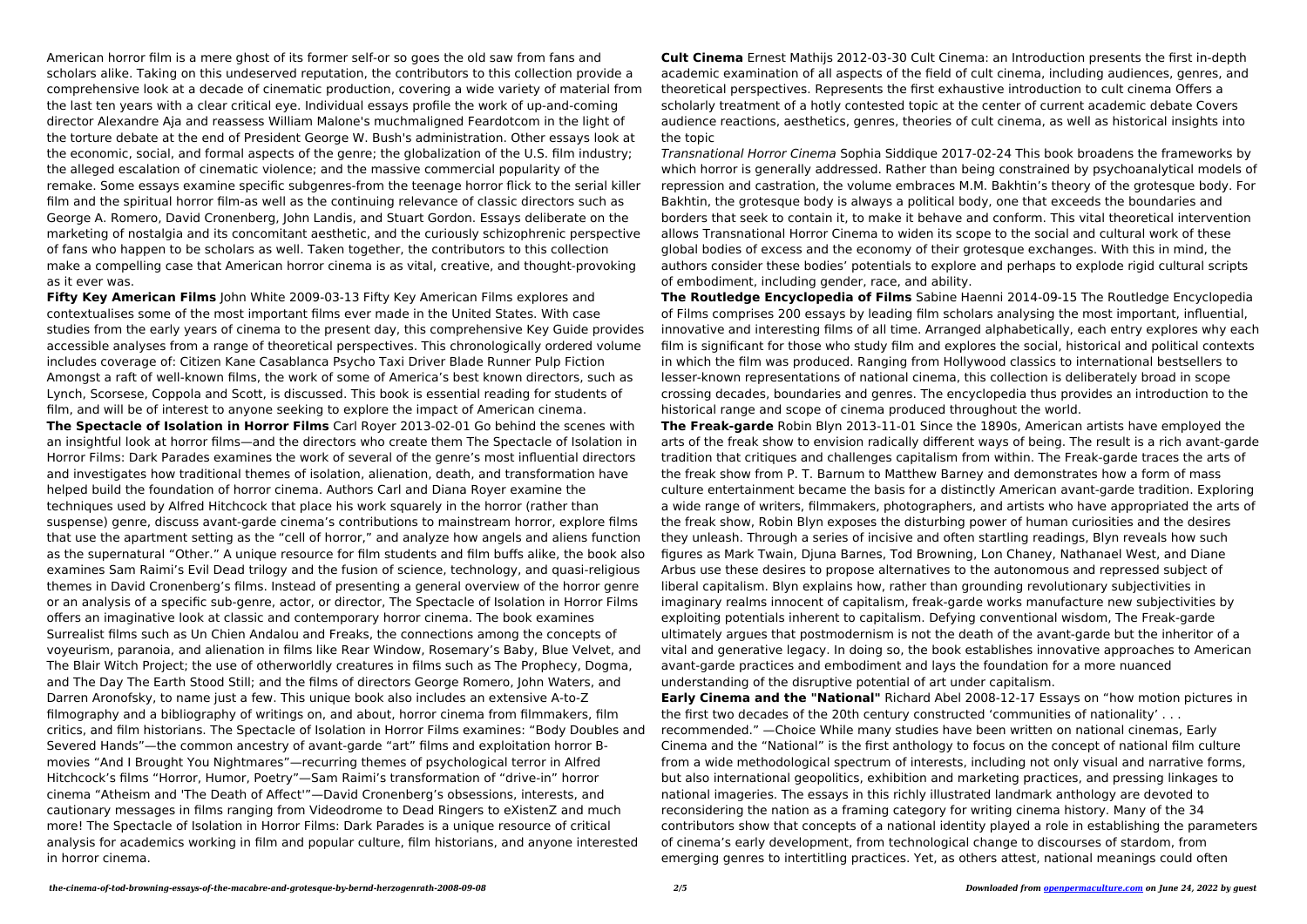become knotty in other contexts, when concepts of nationhood were contested in relation to colonial/imperial histories and regional configurations. Early Cinema and the "National" takes stock of a formative moment in cinema history, tracing the beginnings of the process whereby nations learned to imagine themselves through moving images.

Freak Show Legacies Gary S. Cross 2021-05-06 Society has long been fascinated with the freakish, shocking and strange. In this book Gary Cross shows how freakish elements have been embedded in modern popular culture over the course of the 20th century despite the evident disenchantment with this once widespread cultural outlet. Exploring how the spectacle of freakishness conflicted with genteel culture, he shows how the condemnation of the freak show by middle-class America led to a transformation and merging of genteel and freak culture through the cute, the camp and the creepy. Though the carnival and circus freak was marginalised by the 1960s and had largely disappeared by the 1980s, forms of freakish culture survived and today appear in reality TV, horror movies, dark comedies and the popularity of tattoos. Freak Show Legacies will focus less on the individual 'freak' as 'the other' in society, and more on the audience for the freakish and the transformation of wonder, sensibility and sensitivity that this phenomenon entailed. It will use the phenomenon of 'the freak' to understand the transformation of American popular culture across the 20th century, identify elements of 'the freak' in popular culture both past and present, and ask how it has prevailed despite its apparent unpopularity. **Authorship and Film** David A. Gerstner 2013-09-13 Authorship in film has been a persistent theme in the field of cinema studies. This volume of new work revitalizes the question of authorship by connecting it to larger issues of identity--in film, in the marketplace, in society, in culture. Essays range from the auteur theory and Casablanca to Oscar Micheaux, from the American avant-garde to community video, all illuminating how "authorship" is a complex idea with far-reaching implications. This ambitious and wide-ranging book will be essential reading for anyone concerned with film studies and the concept of the author.

**The Great Movies** Roger Ebert 2003 Presents a collection of essays that combine history, analysis, and love for movies covering such films as "All About Eve," "Casablanca," "Lawrence of Arabia," and "Schindler's List."

**Hideous Progeny** Angela Smith 2011-12-20 Twisted bodies, deformed faces, aberrant behavior, and abnormal desires characterized the hideous creatures of classic Hollywood horror, which thrilled audiences with their sheer grotesqueness. Most critics have interpreted these traits as symptoms of sexual repression or as metaphors for other kinds of marginalized identities, yet Angela M. Smith conducts a richer investigation into the period's social and cultural preoccupations. She finds instead a fascination with eugenics and physical and cognitive debility in the narrative and spectacle of classic 1930s horror, heightened by the viewer's desire for visions of vulnerability and transformation. Reading such films as Dracula (1931), Frankenstein (1931), Dr. Jekyll and Mr. Hyde (1931), Freaks (1932), and Mad Love (1935) against earlytwentieth-century disability discourse and propaganda on racial and biological purity, Smith showcases classic horror's dependence on the narratives of eugenics and physiognomics. She also notes the genre's conflicted and often contradictory visualizations. Smith ultimately locates an indictment of biological determinism in filmmakers' visceral treatments, which take the impossibility of racial improvement and bodily perfection to sensationalistic heights. Playing up the artifice and conventions of disabled monsters, filmmakers exploited the fears and yearnings of their audience, accentuating both the perversity of the medical and scientific gaze and the debilitating experience of watching horror. Classic horror films therefore encourage empathy with the disabled monster, offering captive viewers an unsettling encounter with their own impairment. Smith's work profoundly advances cinema and disability studies, in addition to general histories concerning the construction of social and political attitudes toward the Other.

**The Cult Film Reader** Mathijs, Ernest 2007-12-01 "An invaluable collection for anyone researching or teaching cult cinema ... The Cult Film Reader is an authoritative text that should be of value to any student or researcher interested in challenging and transgressive cinema that

pushes the boundaries of conventional cinema and film studies." Science Fiction Film and Television "A really impressive and comprehensive collection of the key writings in the field. The editors have done a terrific job in drawing together the various traditions and providing a clear sense of this rich and rewarding scholarly terrain. This collection is as wild and diverse as the films that it covers. Fascinating." Mark Jancovich, Professor of Film and Television Studies, University of East Anglia, UK "It's about time the lunatic fans and loyal theorists of cult movies were treated to a book they can call their own. The effort and knowledge contained in The Cult Film Reader will satisfy even the most ravenous zombie's desire for detail and insight. This book will gnaw, scratch and infect you just like the cult films themselves." Brett Sullivan, Director of Ginger Snaps Unleashed and The Chair "The Cult Film Reader is a great film text book and a fun read." John Landis, Director of The Blues Brothers, An American Werewolf in London and Michael Jackson's Thriller "Excellent overview of the subject, and a comprehensive collection of significant scholarship in the field of cult film. Very impressive and long overdue." Steven Rawle, York St John University, UK Whether defined by horror, kung-fu, sci-fi, sexploitation, kitsch musical or 'weird world cinema', cult movies and their global followings are emerging as a distinct subject of film and media theory, dedicated to dissecting the world's unruliest images. This book is the world's first reader on cult film. It brings together key works in the field on the structure, form, status, and reception of cult cinema traditions. Including work from key established scholars in the field such as Umberto Eco, Janet Staiger, Jeffrey Sconce, Henry Jenkins, and Barry Keith Grant, as well as new perspectives on the gradually developing canon of cult cinema, the book not only presents an overview of ways in which cult cinema can be approached, it also re-assesses the methods used to study the cult text and its audiences. With editors' introductions to the volume and to each section, the book is divided into four clear thematic areas of study – The Conceptions of Cult; Cult Case Studies; National and International Cults; and Cult Consumption – to provide an accessible overview of the topic. It also contains an extensive bibliography for further related readings. Written in a lively and accessible style, The Cult Film Reader dissects some of biggest trends, icons, auteurs and periods of global cult film production. Films discussed include Casablanca, The Rocky Horror Picture Show, Eraserhead, The Texas Chainsaw Massacre, Showgirls and Ginger Snaps. Essays by: Jinsoo An; Jane Arthurs; Bruce Austin; Martin Barker; Walter Benjamin; Harry Benshoff; Pierre Bourdieu; Noel Carroll; Steve Chibnall; Umberto Eco; Nezih Erdogan; Welch Everman; John Fiske; Barry Keith Grant ; Joan Hawkins; Gary Hentzi; Matt Hills; Ramaswami Harindranath; J.Hoberman; Leon Hunt; I.Q. Hunter; Mark Jancovich; Henry Jenkins; Anne Jerslev; Siegfried Kracauer; Gina Marchetti; Tom Mes; Gary Needham; Sheila J. Nayar; Annalee Newitz; Lawrence O'Toole; Harry Allan Potamkin; Jonathan Rosenbaum; Andrew Ross; David Sanjek; Eric Schaefer; Steven Jay Schneider; Jeffrey Sconce; Janet Staiger; J.P. Telotte; Parker Tyler; Jean Vigo; Harmony Wu

Encyclopedia of Disability Gary L Albrecht 2006 Collects over one thousand entries that provide insight into international views, experiences, and expertise on the topic of disability. The Films of Joseph H. Lewis Gary D. Rhodes 2012 Explores American Joseph H. Lewis's eclectic career, including his best-known film, "Gun Crazy." Visions of Avant-Garde Film Kamila Kuc 2016-12-12 Warsaw- and London-based filmmakers Franciszka and Stefan Themerson are often recognized internationally as pioneers of the 1930s Polish avant-garde. Yet, from the turn of the century to the end of the 1920s, Poland's literary and art scenes were also producing a rich array of criticism and early experiments with the moving image that set the stage for later developments in the avant-garde. In this comprehensive and accessible study, Kamila Kuc draws on myriad undiscovered archival sources to tell the history of early Polish avant-garde movements—Symbolism, Expressionism, Futurism, and Constructivism—and to reveal their impact on later practices in art cinema. **American culture and perception of women in horror movies** Emilia Wendykowska 2012-07-02 Essay from the year 2012 in the subject American Studies - Culture and Applied Geography, grade: A, University of Malta, language: English, abstract: Horror genre has its origins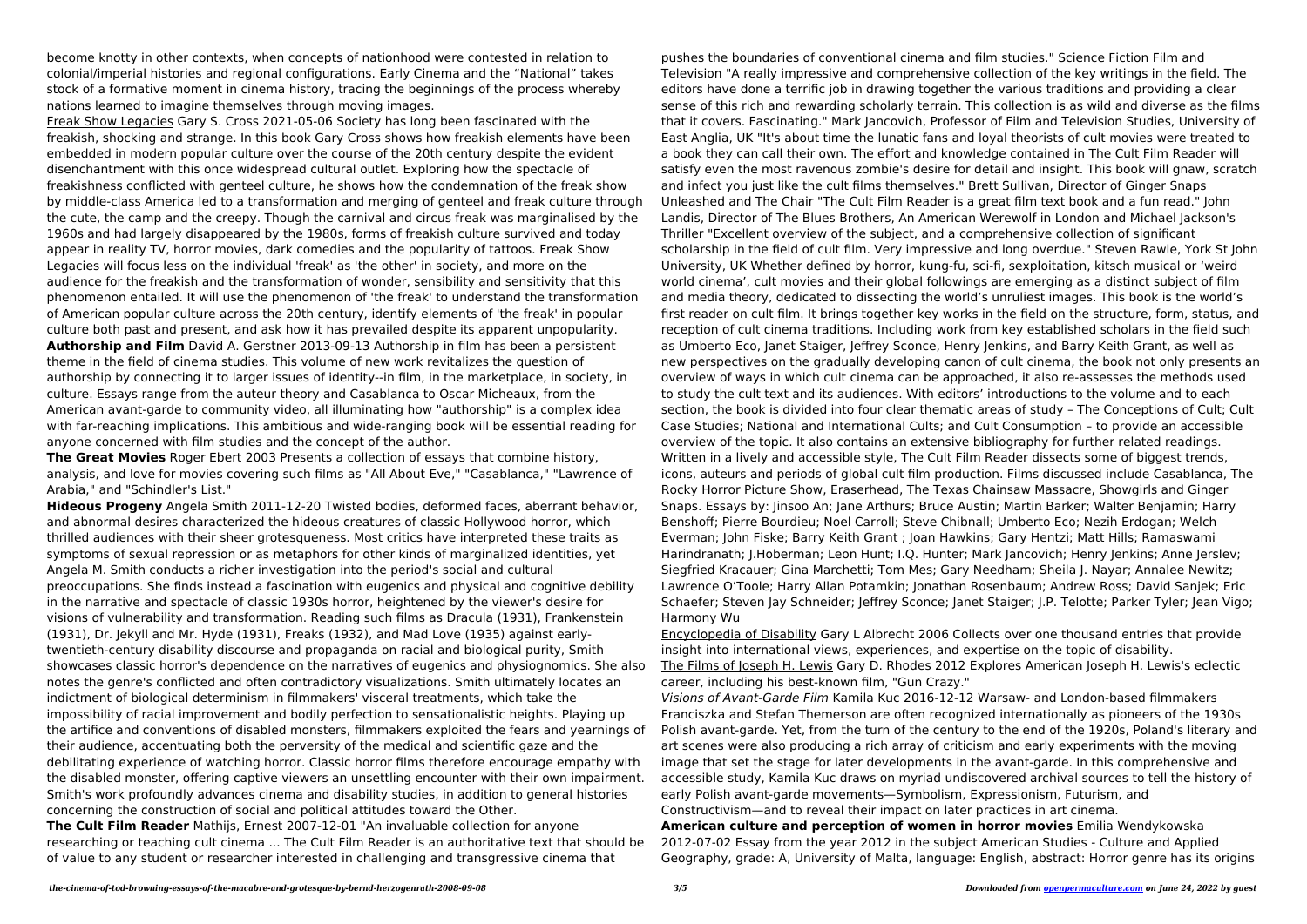in the gothic 19th century novels like Marry Shelley's Frankenstein (1818) or John Polidori's The Vampire (1819). Even though horror movie is a typical European genre, it has a long history in American cinema dating back to 1915 silent movie Les Vampires by Freuillade and to one of the first sound movies from 1931, Tod Browning's famous Dracula. Horror movies may be put into three categories: ones that contain the supernatural elements, in which vampires, ghosts, witchcraft appears; psychological horror, which relies on characters' fears, their guilt or beliefs; and massacre movies, with scenes of slaughter, brutality and rough treatment (Cinema Studies 184). Although horror movies, as an element of mass culture, may be perceived as simplistic, predictable, lacking depth and simply being an unworthy for analysis, there is a great deal of films that in its content reflect the contemporary problems that occurred in the American society. While many critics consider horror genre as a "low culture," one must not fail to notice that its significance is enormous. One can sense an inextricable link between film and social concerns, since the role of the film is to project certain fears and concerns of contemporary society as well as to help people to resolve them. As Prawer observed: "If the terror film is thus connected to our social concerns, it also, paradoxically, helps us to cope with our ordinary life by jolting us out of it" (60). A popular opinion has it that the popularity of horror movies increases along with the disturbance experienced by the society. Since the 20th century is perceived as the era of the constant social upheaval, the history of the horror movie equals the history of the anxiety (Wells 3); hence, the time the cultural chaos erupts, the audience turns to horror movies as a means that liberates them from their anxiety. As Phillips asserts, "anxiety tends to promote a sense of helplessness; fear, on the other hand, provides an impetus for change" (9). Thus, the fear evoked by the slasher film, one is forced to invent new ways of coping with his or her difficulties, since a typical way of thinking will occur not only problematic but also troublesome.

The Griffith Project, Volume 12 Paolo Cherchi Usai 2019-07-25 THE GRIFFITH PROJECT Paolo Cherchi Usai, General Editor Volume 12: Essays on D.W. Griffith Edited by Paolo Cherchi Usai and Cynthia Rowell With contributions by William M. Drew, Helmut Färber, André Gaudreault, Philippe Gauthier, Lea Jacobs, Joyce Jesionowski, Charlie Keil, Richard Koszarski, Arthur Lennig, Pat Loughney, David Mayer, Russell Merritt, Jan Olsson, Paul Spehr, Yuri Tsivian, Linda Williams In early 1996, an international group of 35 specialists in silent cinema volunteered to write commentaries on more than six hundred films directed, written, produced and supervised by D.W. Griffith – or featuring him as a performer – for the eleven-volume series The Griffith Project, the largest monograph ever assembled on an individual film director, in conjunction with the massive retrospective held at the Pordenone Silent Film Festival from 1996 to 2008. All authors involved in The Griffith Project were bound to strict editorial rules, most notably the fact that all titles in the series would be assigned to them in pre-determined groups rather than as a result of their own individual preference for this or that specific entry. The patience and commitment demonstrated by all scholars in this endeavor requires at least a symbolic recognition. We therefore invited the members of the project team to write an essay on a (D.W. Griffith-related) topic of their own choice. The papers included in this volume constitute the response to our carte blanche invitation. Our offer was also extended to other experts on D.W. Griffith who, for various reasons, were unable to participate in The Griffith Project but consistently supported it with their generous advice and insight. This volume brings The Griffith Project to completion, as 2008 sees the last installment of the D.W. Griffith program at the Pordenone Silent Film Festival with the screening of his films produced between 1925 and 1931. Not surprisingly, twelve years of research on D.W. Griffith have unearthed an impressive wealth of knowledge but also an equally amazing array of new questions, certainly enough of them to fill several more volumes. Some of them (including the increasingly complex issue of D.W. Griffith's role as production supervisor) are only introduced or barely mentioned here, but we are confident that what we have called the 'Griffith Project' will continue – at the Giornate and elsewhere – with more research and newly found or preserved prints. PAOLO CHERCHI USAI is Director of the National Film and Sound Archive of Australia. He is co-founder of the Pordenone Silent Film Festival and of the L. Jeffrey Selznick School of Film

The Image of Disability JL Schatz 2018-08-02 A mainstay of modern life, the global media gives out information about disabilities that is often inaccurate or negative and perpetuates oppressive stigmas and discrimination. In response to representations that have been incomplete, misguided or unimaginative, this collection of new essays encourages scholars and allies to refashion media so as to disrupt the status quo and move toward more liberatory politics. Images in film, television and social media are assessed through the lenses of disabilities studies, media studies, cultural studies and intersectional studies involving critical race theory and gender. The Cinema of Tod Browning Bernd Herzogenrath 2008-09-08 As a director, actor, writer and producer, Tod Browning was one of the most dynamic Hollywood figures during the birth of commercial cinema. Known for his fantastic collaborations with Lon Chaney in numerous silents, and for directing the horror classic Dracula and the still-controversial Freaks, Browning has been called "the Edgar Allan Poe of the cinema." Despite not entering the profession until he began acting in his early thirties, he went on to helm more than 60 films in a 25-year career. His work continues to influence directors such as David Lynch, John Waters, and Alejandro Jodorowsky. These essays critically explore such topics as the connection between Browning, Poe and Kant; Browning's cinematic techniques; disability; masochism; sound and suspense; duality; parenthood; narrative and cinematic trickery; George Melford; surrealism; and the occult. A Browning filmography is included.

Preservation at George Eastman House (Rochester, New York). He directed the experimental feature film Passio (2007). His latest book is David Wark Griffith (Editrice Il Castoro, 2008). **ReFocus: The Films of Budd Boetticher** Gary D Rhodes 2017-02-03 One of the most important yet overlooked of Hollywood auteurs, Budd Boetticher was responsible for a number of classic films, including his famous 'Ranown' series of westerns starring Randolph Scott. With influential figures like Martin Scorsese and Clint Eastwood acknowledging Boetticher's influence, and with growing academic interest in his work, Gary D. Rhodes and Robert Singer present a vital collection of essays on the director's long career, from a range of international scholars. Looking at celebrated films like Buchanan Rides Alone (1958) and Comanche Station (1960), as well as at lesser-known works like Escape in the Fog (1945) and Behind Locked Doors (1948), this book also addresses Boetticher's influential television work on the James Garner series Maverick, and Boetticher's continuing aesthetic influence on contemporary TV classics like Breaking Bad. Disability in Film and Literature Nicole Markotić 2016-05-26 Literary and filmic depictions of the disabled reinforce an "ableist" ideology that classifies bodies as normal or abnormal--positive or negative. Disabled characters are often represented as aberrant or evil and are isolated or incarcerated. This book examines language in film, fiction and other media that perpetuates the representation of the disabled as abnormal or problematic. The author looks at depictions of disability--both disparaging and amusing--and discusses disability theory as a framework for reconsidering "normal" and "abnormal" bodies. Naked Lens Jack Sargeant 2008-11-26 Celebrating the celluloid expression of the Beat

spirit—arguably the most sustained legacy in U.S. counterculture—Naked Lens is a comprehensive study of the most significant interfaces between the Beat writers, Beat culture, and cinema. Naked Lens features key Beat players and their collaborators, including William Burroughs, Allen Ginsberg, Jack Kerouac, Charles Bukowski, Brion Gysin, Antony Balch, Ron Rice, John Cassavetes, Andy Warhol, Bob Dylan, Klaus Maeck, and Gus van Sant. As well as examining clearly Beatinspired films such as Pull My Daisy, Chappaqua, and The Flower Thief, Jack Sargeant discusses cinéma vérité and performance films (Shadows and Wholly Communion), B-movies (The Subterraneans and Roger Corman's Bucket of Blood), and Hollywood adaptations (Heart Beat and Barfly). The second half of the book is devoted to an extensive analysis of the films relating to William Burroughs, from Antony Balch's Towers Open Fire to David Cronenberg's Naked Lunch. This book also contains the last ever interview with writer Allen Ginsberg, recorded three months before his death in April 1997.

Time and History in Deleuze and Serres Bernd Herzogenrath 2012-02-16 The first critical appraisal